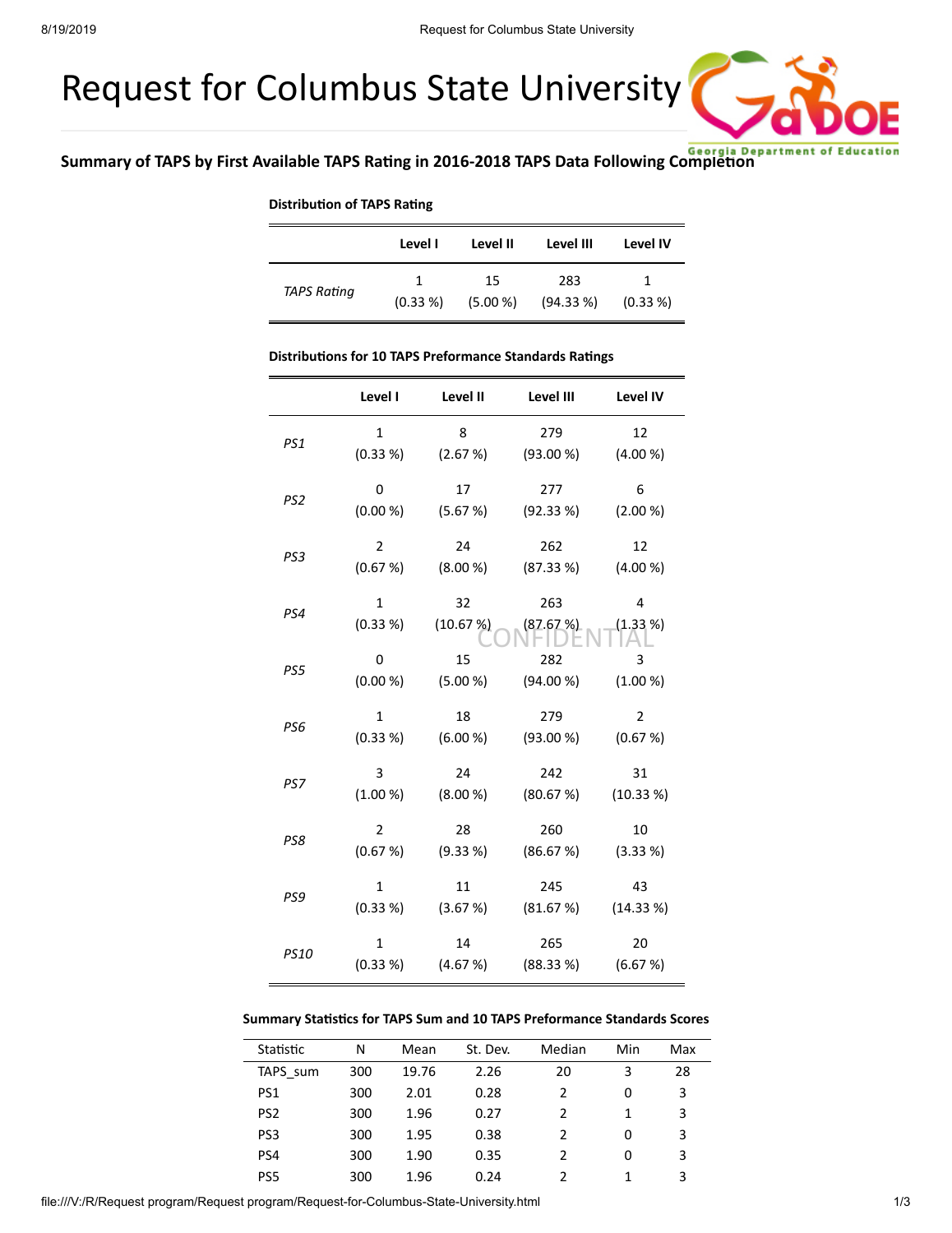| PS <sub>6</sub> | 300 | 1.94 | 0.28 |   | 3 |
|-----------------|-----|------|------|---|---|
| PS7             | 300 | 2.00 | 0.47 | ŋ | 3 |
| PS8             | 300 | 1.93 | 0.39 |   | 3 |
| PS <sub>9</sub> | 300 | 2.10 | 0.43 |   | 3 |
| <b>PS10</b>     | 300 | 2.01 | 0.36 |   | 3 |

# **Summary of TEM Rating by First Available TEM Rating in 2016-2018 TEM Data Following Completion**

#### **Distribution of TEM Rating**

|                   | Level I  | Level II    | Level III | Level IV   |
|-------------------|----------|-------------|-----------|------------|
| <b>TEM Rating</b> | 0        | 22          | 154       | 2          |
|                   | (0.00 %) | $(12.36\%)$ | (86.52%)  | $(1.12\%)$ |

#### **Summary Statistics of TEM Rating**

| Statistic  | N   | Mean | St. Dev. | Median | Min | Max |
|------------|-----|------|----------|--------|-----|-----|
| TEM Rating | 178 | 2.89 | 0.35     |        |     |     |

# **Summary of Professional Growth Rang by First Available Professional Growth Rang in 2017-2018\* Professional Growth Data Following Completion**

#### **Distribution of Professional Growth Rating**

|                            | Level I                                      | Level II | Level III | Level IV |  |
|----------------------------|----------------------------------------------|----------|-----------|----------|--|
| <b>Professional Growth</b> |                                              | 12       | 265       | 17       |  |
| Rating                     | $(0.68\%)$ $(4.05\%)$ $(89.53\%)$ $(5.74\%)$ |          |           |          |  |

## **Summary Statistics of Professional Growth Rating**

| Statistic                |     | Mean | St. Dev. | Median | Min | Max |
|--------------------------|-----|------|----------|--------|-----|-----|
| ProfessionalGrowthRating | 296 | 3.00 | 0.35     |        |     |     |

\*There is no Professional Growth Rating in SY 2015-2016.

# **Summary** of **SGP** by First Available SGP Rating in 2016-2018 SGP Data Following Completion

## **Distribution for SGP Rating**

|                   | Level I       | Level II  | Level III | Level IV |
|-------------------|---------------|-----------|-----------|----------|
| <b>SGP Rating</b> | $\mathcal{L}$ | 19        | 72        | 4        |
|                   | (2.06 %)      | (19.59 %) | (74.23%)  | (4.12%   |

#### **Summary Statistics for SGP mean**

| Statistic                  | N    | Mean  | St. Dev. | Median | Min   | Max   |
|----------------------------|------|-------|----------|--------|-------|-------|
| SGP mean                   | - 97 | 47.24 | 9.24     | 47.31  | 24.76 | 75.42 |
| COB to the contract dealer |      |       |          |        |       |       |

SGP is Lagging data.

# Notes:

1. According to GA Senate Bill #364, since SY 2016-17, a TEM score is a weighted score from three components: TAPS, 50%; professional growth, 20%; and student growth (SGP/NonSGP), 30%. Please refer to the TEM rubric in TKES Handbook.